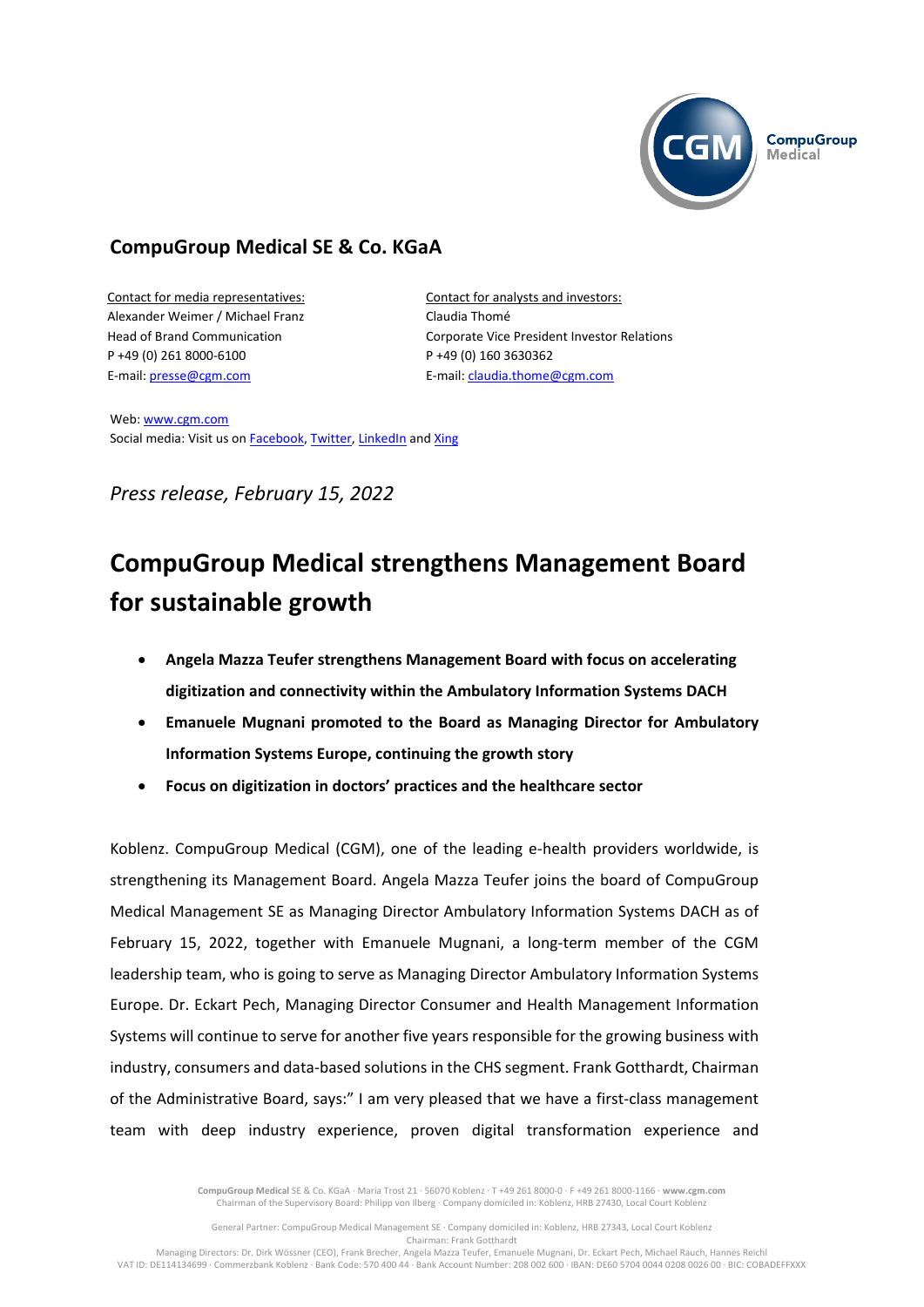

tremendous levels of energy to drive our long-term growth focusing on excellent customer service and innovation."

## **Focus on the significance of digitization in doctor´s practices**

The new board members focus on the increasing digitization in doctor's practices and pharmaciesincluding connectivity services for patients. Angela Mazza Teufer will play a central role in both fields. She will also assume responsibility for the Telematics Infrastructure (TI) in Germany. Born in Italy, she is a proven expert in the digital transformation and the optimization of value creation on the customer side through ERP (Enterprise Resource Planning) systems. She began her career in 2002 in various management positions in different IT companies. She is joining from Oracle as Senior Vice President for ERP, EPM (Enterprise Performance Management) and SCM (Supply Chain Management) Europe, before this she worked for more than 13 years in various management positions at SAP, most recently as Region President.

"Angela is a fantastic leader, highly respected in the industry, with great expertise in cloud solutions, artificial intelligence and digital process control solutions with a zeal for excellence. Emanuele is a proven e-health expert driving efficiency and quality, he knows the CGM business and our customers in detail and has a great track record," CGM CEO Dr. Dirk Wössner welcomes the Managing Directors. "These two are a perfect fit to further drive the digitization with a great passion for our customers."

#### **Important AIS business under regional responsibility in the future**

CGM's Ambulatory Information Systems (AIS) business mainly covers the DACH, Europe and USA regions. The business is subject to major transformation due to the increasing digitization in the healthcare sector. This results in numerous growth opportunities for CompuGroup Medical. In addition to Angela Mazza Teufer for the DACH countries, Emanuele Mugnani, is joining the board for AIS Europe. He will be also responsible for Pharmacy Information Systems (PCS). Emanuele Mugnani has been extremely successful with CGM for 8 years in various international roles among them running CGM`s Pharmacy (PCS) business and being country

> **CompuGroup Medical** SE & Co. KGaA · Maria Trost 21 · 56070 Koblenz · T +49 261 8000-0 · F +49 261 8000-1166 · **www.cgm.com** Chairman of the Supervisory Board: Philipp von Ilberg · Company domiciled in: Koblenz, HRB 27430, Local Court Koblenz

General Partner: CompuGroup Medical Management SE · Company domiciled in: Koblenz, HRB 27343, Local Court Koblenz Chairman: Frank Gotthardt

Managing Directors: Dr. Dirk Wössner (CEO), Frank Brecher, Angela Mazza Teufer, Emanuele Mugnani, Dr. Eckart Pech, Michael Rauch, Hannes Reichl VAT ID: DE114134699 · Commerzbank Koblenz · Bank Code: 570 400 44 · Bank Account Number: 208 002 600 · IBAN: DE60 5704 0044 0208 0026 00 · BIC: COBADEFFXXX